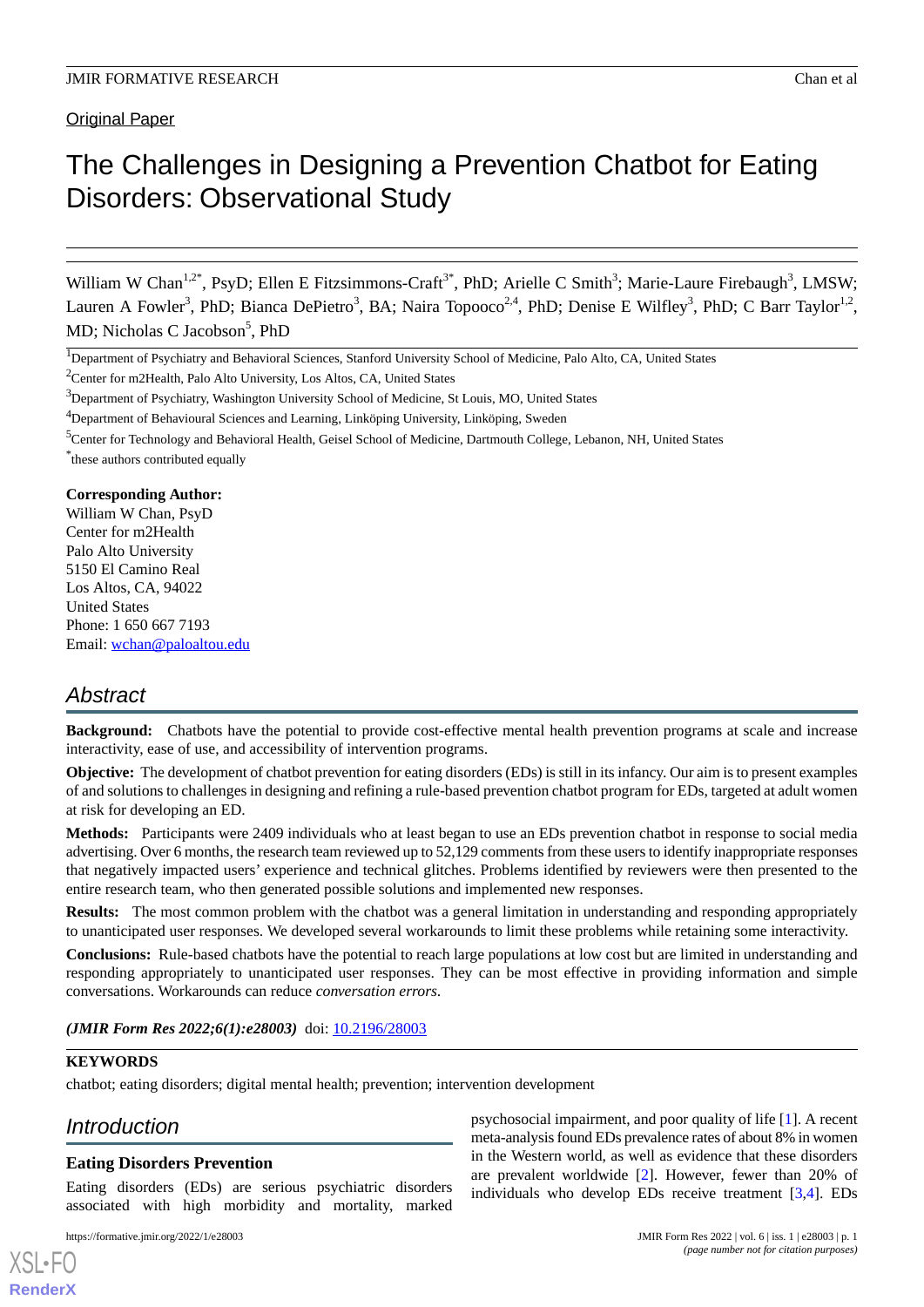prevention plays a vital role to help bridge the treatment gap. Fortunately, a number of risk factors for EDs onset have been identified, including internalization of the thin-body ideal and having many weight and shape concerns [[5-](#page-10-4)[7](#page-10-5)]. Weight and shape concerns and internalization of the thin-body ideal affect many young women. In one study, about 23% of college-age women had elevated levels of weight and shape concern that put them at risk for EDs [[3\]](#page-10-2). Therefore, prevention of EDs is of utmost importance given the prevalence and low treatment rates of affected individuals. Interventions designed to target the highest risk groups have been shown to reduce risk factors and even onset [\[7](#page-10-5)-[9\]](#page-10-6). For instance, a recent meta-analysis found a 38% decrease in incidence in the intervention groups compared with controls with small to moderate effects on EDs symptoms and risk factors, with most of the evidence coming from internet-based studies [\[8](#page-10-7)].

On the assumption that internet-based programs can provide easy and convenient access to EDs prevention, we developed a cognitive behavior–based program called Student Bodies (C). Human-moderated (guided) versions of Student Bodies have been shown to be associated with moderate improvements in ED-related attitudes, including reductions in negative body image and the desire to be thin [[9-](#page-10-6)[12\]](#page-11-0). Human moderators helped reinforce the use of the program by providing support and feedback. When comparing a moderated and an unmoderated version of the Student Bodies program, it was found that some guidance and encouragement from a human moderator improved outcomes [[13\]](#page-11-1). However, providing human moderation to prevention programs incurs cost and is not a viable approach to reaching large populations who might benefit from EDs risk reduction.

#### **Chatbot Development**

As such, we considered ways to provide *automated moderation* and specifically considered whether a chatbot could provide some automated interactivity, mirroring 1 aspect of human moderation. Chatbots are computer programs that can provide information and simulate human conversations [\[14](#page-11-2)]. Chatbots are widely used in the United States for several activities (eg, Siri, Alexa, or service centers) [[15\]](#page-11-3). In recent years, many chatbots have been developed to provide psychoeducational and mental health interventions [[16\]](#page-11-4). Chatbots also have the advantage of being delivered via mobile devices. As of 2019, 96% of American adults aged between 18 and 29 years owned a smartphone [[17\]](#page-11-5), smartphone users have an average screen time of 3 hours 10 minutes per day [[18\]](#page-11-6), and millennials spend nearly 50 minutes each day texting [[19\]](#page-11-7). Research has found that, relative to an internet browser–based program, a chatbot-based program was associated with higher ease of use and increased response rate  $[20,21]$  $[20,21]$  $[20,21]$ . While chatbots in various forms are becoming widespread, few studies have evaluated their effectiveness in the prevention of mental health problems [[14](#page-11-2)[,22](#page-11-10),[23\]](#page-11-11).

Chatbots can be developed in several ways [\[24](#page-11-12)-[26\]](#page-11-13). One approach is to write out the basic conversations, including responses to user inputs, and then continue to refine the conversations based on user and chatbot inputs. In other words, it is necessary to develop a hand-curated, rule-based chatbot.

An advantage of this is that the responses can be prescripted and controlled by the investigators. A disadvantage is that the conversations are predefined and thus limited. Another basic approach is to use artificial intelligence to generate responses in which the chatbot learns responses based on exemplar data [[27\]](#page-11-14). Exemplar data for generative chatbots can be formed through prior chatbot interactions and can be curated through both user and expert ratings [\[28](#page-11-15)]. Generative chatbots work by mimicking the semantic patterns of the pre-established narrative text on which it is trained. An advantage is that conversations can be dynamic and fluid, adopting a wide repertoire, but it requires large, curated databases as well as considerable technical expertise. In addition, many chatbots have retrieval-based algorithms running to identify potential user inputs with authored text (ie, sometimes called intent-matching). In mental health chatbots, they can be used in areas outside the scope of the core content, such as suicidality [[29](#page-11-16)[,30](#page-11-17)].

Unfortunately, most researchers and providers who might consider the benefit of developing a chatbot do not have the resources to develop an artificial intelligence–based chatbot. However, rule-based chatbot authoring programs are becoming available and can be used without extensive programming experience (eg, Rasa [\[31\]](#page-11-18) and Google's DialogFlow [[32\]](#page-11-19)). Such an approach also represents a reasonable first-line approach to the initial development of a chatbot for a specific purpose. Therefore, we decided to use this approach to create a chatbot for Student Bodies in an effort to develop a scalable and low-cost resource for those in the United States who might benefit from Student Bodies. Our goal is to create an automated version of the program called the Body Positive program. Body Positive is moderated by a chatbot called Tessa (TM), developed by a private mental health chatbot company, X2AI.

The development of EDs prevention chatbots is in its infancy. A systematic review in 2019 found that only 1 out of 41 mental health chatbots targeted EDs [\[33](#page-11-20)]. Since the publication of the 2019 systematic review, Beilharz et al [[34\]](#page-11-21) published a paper on the acceptability and feasibility of a chatbot that provides psychoeducation and coping skills targeting people with body image and eating concerns. Despite increasing attention on the use of chatbots for mental health treatment and prevention, there is relatively little information in the literature about the process of developing and refining mental health–related rule-based chatbots. This could be of great value for those designing such chatbots in the future. Therefore, the objective of this study is to share our examples of challenges and workarounds in designing and refining a rule-based EDs prevention chatbot that targets young adult women at risk of developing an ED, to be evaluated in a separate randomized trial.

### *Methods*

#### **Body Positive**

Body Positive is an EDs prevention program delivered by a chatbot, Tessa, that targets women between the ages of 18 and 30 years who are at risk for developing an ED. Body Positive was designed to be tested in a randomized controlled trial, the results of which were published in a separate paper [\[35](#page-11-22)]. The procedures and materials used in this study were approved by

 $XS$ -FO **[RenderX](http://www.renderx.com/)**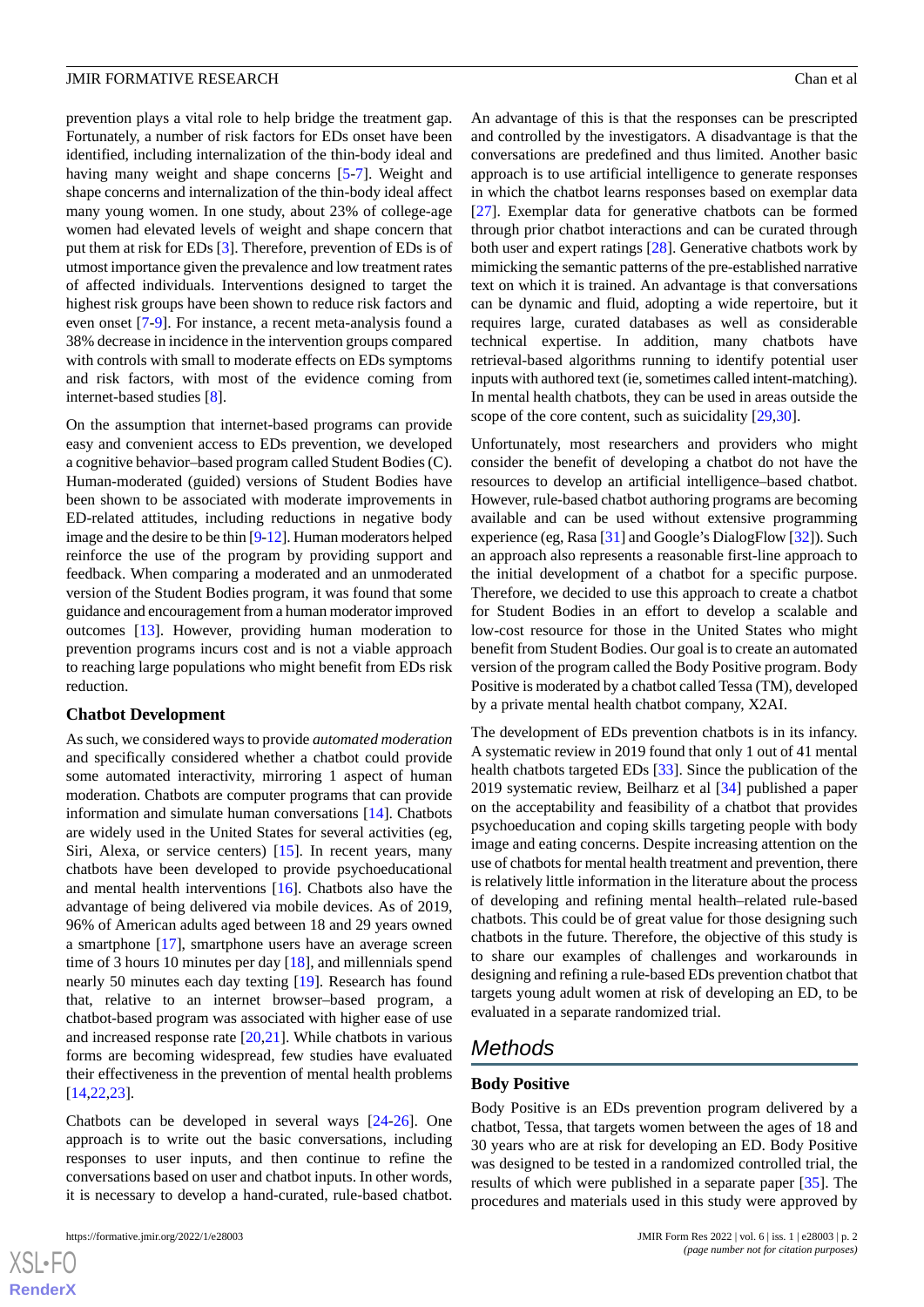the institutional review board of Palo Alto University. All procedures performed in this study were in accordance with the ethical standards of the 1964 Declaration of Helsinki and its later amendments or comparable ethical standards.

Body Positive was modified from the original Student Bodies [[10](#page-11-23)[,36](#page-12-0)] prevention program. The final version of Body Positive consisted of an introduction and 8 sessions. The introduction covered information about the program, privacy, protocol for crisis, and the limitations of the chatbot (eg, not moderated by a person in real time and will say things that may seem off). The 8 conversations covered the core content of the original Student Bodies program, which included content that addressed challenging the thin-body ideal, media literacy, 4Cs (comparisons, conversations, commercials, and clothing), healthy eating, critical comments, exercise, bingeing, and maintenance [\[13\]](#page-11-1). One common strategy for developing chatbots is to use a rule-based approach in which investigators create and modify the scripts and algorithms that drive the chatbot's conversation [\[37](#page-12-1)]. This is the approach we followed. These conversations were programmed into a chatbot, and the chatbot initiated each conversation in a predetermined order. Participants were encouraged to complete 2 conversations a week.

The chatbot that delivered and moderated Body Positive was fully automated. In addition to the Body Positive-specific modules, there were other pre-existing modules (ie, a crisis module and a module that was deployed if cursing was detected) and functions (ie, opting out of program reminders and recognizing and responding to questions) available from the wider X2AI chatbot platform that were triggered based on keywords (eg, "Unsubscribe" or "?") in users' comments. Chatbot conversational dynamics were meant to mimic natural text-based conversations. For example, the chatbot sent a message, or sometimes a few messages in succession, and then the users would respond, as instructed in the introduction, to continue the conversation. The communication was synchronous, as the chatbot was designed to respond to each of the user comments within seconds.

#### **Guiding Principles for Chatbot-Specific Content Development**

There were several general principles that guided the process of modifying the Student Bodies content for the interactive chatbot platform.

First, the length of each chatbot response was kept short to align with the texting culture. The standard SMS text message character limit was 160 characters. Therefore, each chatbot response was ideally fewer than 80 characters for short responses or 160 characters for longer sentences. To improve readability, only a maximum of 3 short responses or 1 long response would be sent in a row to keep new content visible on most phone screens without scrolling. A challenge was to provide an adequate discussion of the topics at hand within such word limitations. To help reinforce ideas and to break up *walls* of text, we created a series of infographics [\(Figure 1](#page-3-0)) covering material discussed in the sessions that were incorporated in the conversations. Infographics were embedded as part of the SMS text messages where users could view immediately without clicking any links. We encouraged users to take screenshots for later review.

Second, the chatbot responses were designed to convey support and warmth and to be appropriate for most users. We achieved this by providing reinforcement, encouragement, and supportive language. The conversations were designed to be interactive, such that a user could respond to an open-ended question with a sentence. The chatbot also used emojis, in addition to infographics, with the goals of making the program more interesting and aligning with current texting culture or standards [[38\]](#page-12-2). The chatbot had a proprietary artificial intelligence algorithm that detected the valence (positive, negative, and unsure) of user responses, which allowed us to deliver the nuanced responses of warmth and support appropriately.

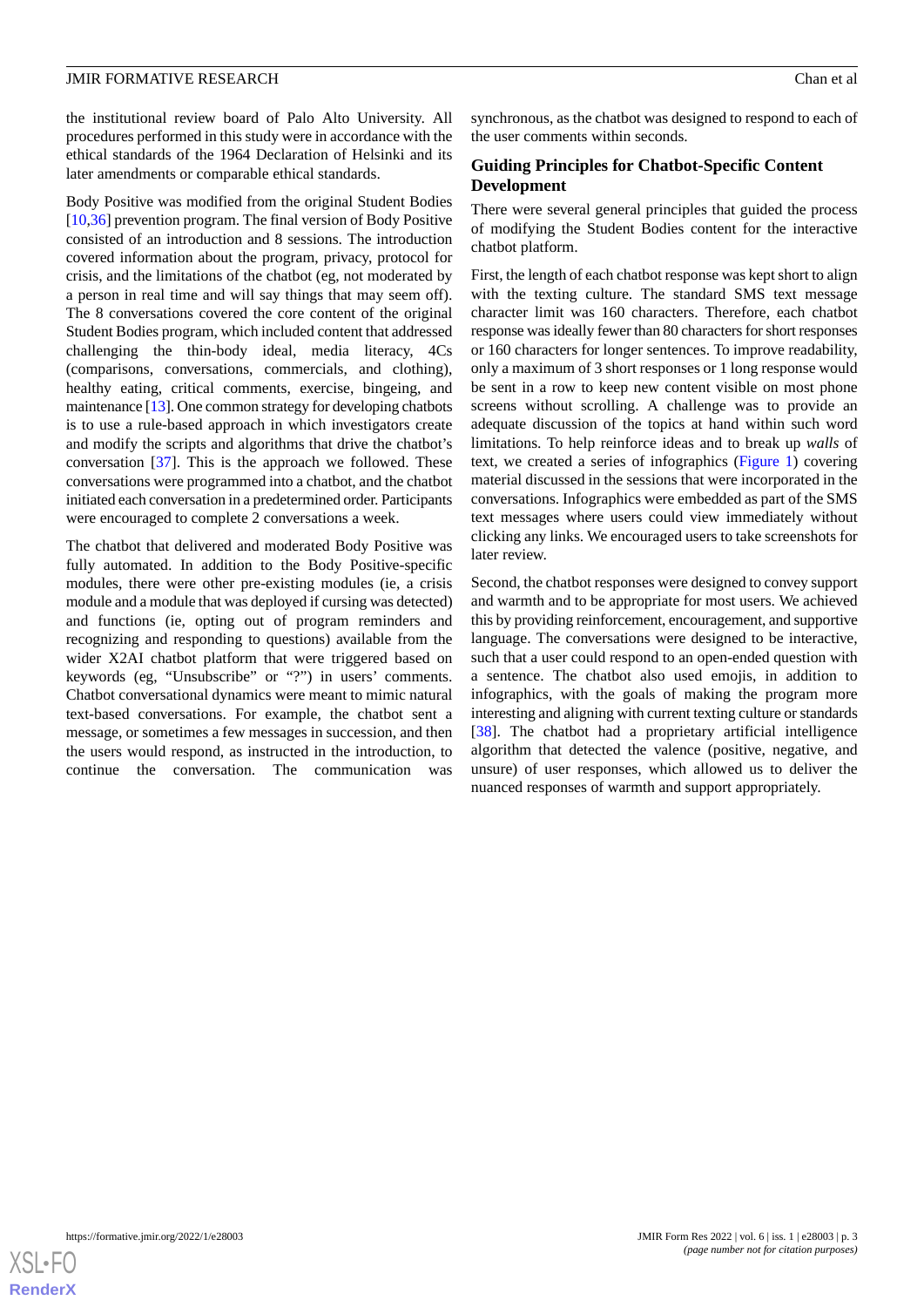<span id="page-3-0"></span>Figure 1. A screenshot of an infographic embedded as part of the text.

#### To: Tessa

Social media is usually a place where people tend to post the pictures they think they look good in, the fun activities, and the big life milestones such as graduation or relationships. Everybody seems to lead the perfect life online, but that does not mean it is the reality; be mindful of the picture perfect bias.

# **PICTURE PERFECT BIAS**

When scrolling through social media, you are going to see posts that are too good to be true. A lot of behind the scenes work went into making those shots look "perfect".

# The "Perfect" Selfie



Many people fill up their camera rolls with dozens of selfies in one sitting just to find the right shot to post.



凼

Makeup, lighting, styling poses, filters, and editing apps are used to create unrealistic images.

The "Perfect" Life

Most people post the photos that highlight high points in their lives, which are not true representations of everyday life.

Retouched

Always seeing posts about unattainable goals or negative comments about how you or someone else looks (body shaming) can increase discomfort with the way your body looks.

 $(A)$ 

**Natural** 

Our first priority was to author a rule-based, interactive chatbot (as opposed to a program driven by artificial intelligence), focusing on creating interactivity. We anticipated that we would need to continue to improve the conversations over time, following the process described in subsequent sections. Once this pilot program is evaluated and widely deployed, if proven effective, we would be able to generate more transcript exemplar data. It would then be possible to further improve the core program by using machine learning and related tools.

### **Participants**

[XSL](http://www.w3.org/Style/XSL)•FO **[RenderX](http://www.renderx.com/)**

Participants were recruited through web-based social media platforms, such as Facebook and Instagram advertisements, working with Instagram influencers, physical flyers posted on university campuses and other public community settings, and

referrals through the National Eating Disorders Association web-based screen [\[39](#page-12-3)] or other ongoing EDs research studies.

A total of 210 participants completed a web-based screening survey [\[40](#page-12-4)]. The screen sought informed consent, baseline data, and eligibility. The inclusion criteria included being aged between 18 and 30 years, identifying as female, and screening as at risk for an ED. Participants were excluded if they did not meet the age or gender criteria, were not at risk for an ED, or screened positive for a clinical or subclinical ED. Participants who screened positive for an ED were provided with referral information, including information on how to access the National Eating Disorders Association web-based treatment provider database and helpline. When participants reached out to the chatbot via either Facebook Messenger or SMS text

No wonder...

Ѳ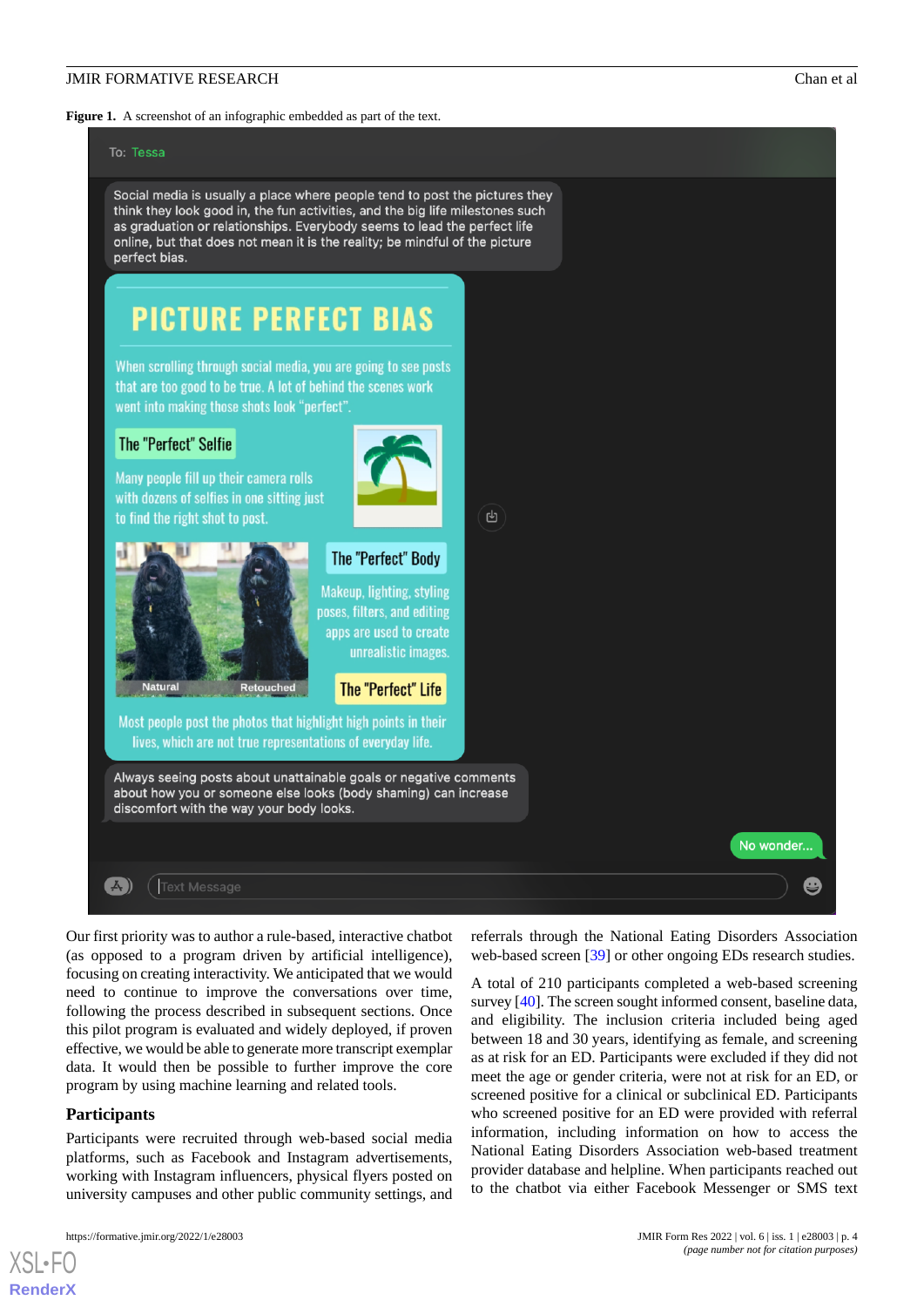messaging, the chatbot asked for their user ID and then initiated the introduction conversation.

In addition, 2199 participants accessed the chatbot via either Facebook Messenger or SMS text messaging through social media recruitment. Users did not have to pay to access the chatbot.

#### **Measures**

#### *Eating Disorder Risk*

EDs risk was determined using the Weight Concerns Scale [\[41\]](#page-12-5), a 5-item self-report questionnaire that assesses weight and shape concerns, which has been shown to be a robust indicator of EDs risk [\[42\]](#page-12-6). There are three 5-point questions, one 4-point question, and one 7-point question that are transformed to yield a total score range of 0 to 100. High risk was defined as a score of 47 or above on the Weight Concerns Scale, indicating high weight and shape concerns. EDs risk was measured at all time points.

#### *Eating Disorder Screen*

ED diagnosis, an exclusion criterion, was measured using the Stanford-Washington University Eating Disorder (SWED) screen [\[43](#page-12-7)]. The SWED screen has been shown to have acceptable sensitivity (from 0.90 for anorexia nervosa to 0.55 for purging disorder) and specificity (from 0.99 for anorexia nervosa to 0.78 for subthreshold binge ED) for identifying an ED diagnosis [[43,](#page-12-7)[44\]](#page-12-8). ED diagnosis was measured using SWED screen at baseline only.

#### *Transcript Review*

The research team monitored the chatbot's performance by reviewing the transcripts between the chatbot and users at least once a month. Over 150,000 responses (105,000 from the chatbot and 52,129 from users) were reviewed to identify bugs, chatbot responses that were erroneous or problematic, and conversations that did not flow smoothly. Transcripts were reviewed and evenly divided among 7 authors, who were mental health professionals and supervised and trained graduate and undergraduate students in psychology. Transcripts were reviewed monthly between December 2019 and May 2020. Each reviewer identified possible bugs that needed to be fixed and chatbot responses that needed to be improved. We did not create a *threshold* response or rubric but relied on reviewers' judgment that the conversation should be reviewed by the group. Reviewers would present their transcript review findings to the group, focusing on issues that would negatively affect user experience. These issues and possible solutions were then discussed in weekly team meetings. Discussions and changes were monitored and tracked to ensure that they had been implemented. The chatbot content authoring platform was straightforward and accessible, which allowed the research team to easily and independently (ie, without the assistance of the technology partner) make iterative changes to the content and create fixes for minor bugs. In addition, the technology partner was responsive to troubleshooting technical glitches. The research team met with representatives from the company regularly for consultation and to implement major modifications and bug fixes.

#### *Time Costs of Transcript Review*

In general, each reviewer was given about 4000 to 5000 lines of transcript (including chatbot informational messages and user comments) each month, which required ≤2 hours to review. The total time devoted to transcript review was ≤60 hours over 6 months. In addition, eight 1-hour research meetings were held to review the transcripts and brainstorm solutions. Additional time was also required to implement these changes.

Consistent with Mohr et al [\[45](#page-12-9)], our general approach was not to change any of the core content or activities of the program but to improve the users' experience by fixing bugs and reducing problematic chatbot responses through transcript review. Thus, the following section aims to address the problems and challenges we faced, namely, how to provide appropriate reinforcement; how to respond to users' questions; and challenges with comprehensibility, context awareness, and technical issues.

# *Results*

#### **Overview**

Between September 7, 2019, and May 31, 2020, we received 52,129 user comments from 2409 unique users who responded to the chatbot with at least one message. Participants were recruited from multiple sources. In this study, some interacted with the chatbot anonymously. As a result, demographic data for the entire sample were not reported. From March 10, 2020, onward, after many changes were made, we reviewed 26,305 lines of user comments and found only several minor errors that did not negatively impact users' experience.

#### **How to Provide Reinforcement**

### *Challenge*

Authoring appropriate responses to nearly all user comments is one of the biggest challenges in creating a chatbot. For instance, our initial goal in creating the chatbot was to provide encouragement to continue with the program through positive responses, for example, "Great!" and "Wonderful!" While the positive responses were appropriate for many user responses, these positive responses did not work for some interactions. For example, when the chatbot asked, "Do you want to commit to NO FAT TALK, say for the next month?" The user replied, "Haha." The prescripted response was "Wonderful! You might want to let your friends know that you are committed to NO FAT TALK for the next month." We also found that positive responses unexpectedly reinforced harmful behaviors at times. For example, the chatbot prompted, "Please share with me a few things that make you feel good about yourself. For example, your humor, grace, personality, family, friends, achievements and more!" The user replied, "I hate my appearance, my personality sucks, my family does not like me, and I don't have any friends or achievements." The chatbot responded by saying, "Keep on recognizing your great qualities! Now, let's look deeper into body image beliefs." See [Table 1](#page-5-0) for additional examples.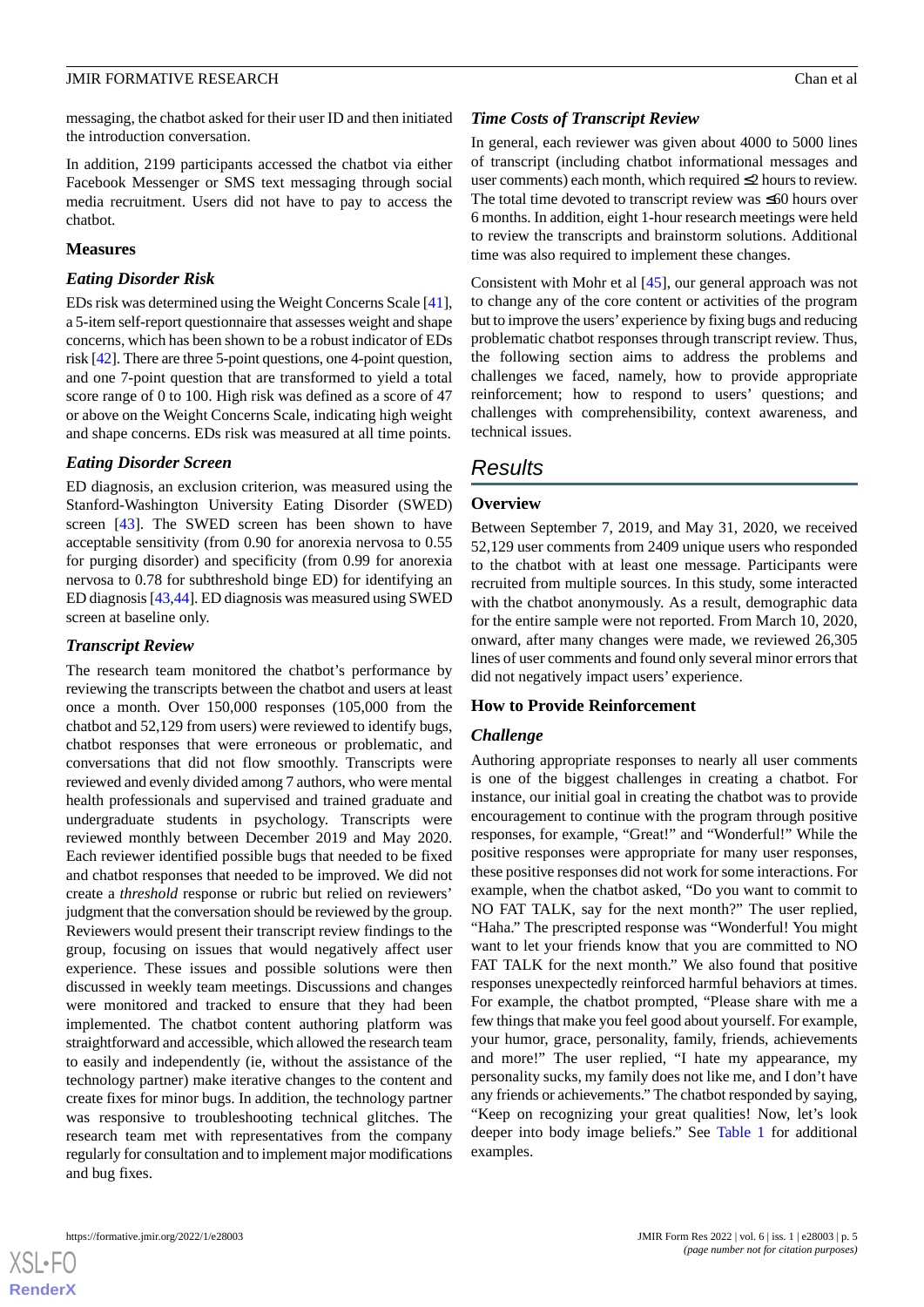<span id="page-5-0"></span>

|  |  |  |  | Table 1. Additional examples of inappropriate chatbot reinforcement responses. |  |
|--|--|--|--|--------------------------------------------------------------------------------|--|
|--|--|--|--|--------------------------------------------------------------------------------|--|

| <i>Issues</i>                                     | Examples                                                                                                                                                                                                                                                                                                                                                                                                                                                                                                                                                                                                            | Solutions                                                                                                                                                                                                                                      |
|---------------------------------------------------|---------------------------------------------------------------------------------------------------------------------------------------------------------------------------------------------------------------------------------------------------------------------------------------------------------------------------------------------------------------------------------------------------------------------------------------------------------------------------------------------------------------------------------------------------------------------------------------------------------------------|------------------------------------------------------------------------------------------------------------------------------------------------------------------------------------------------------------------------------------------------|
| Reinforcing potentially<br>harmful behaviors      | Chatbot: Now, please take a moment to write about when you felt best about your $\bullet$<br>body?<br>User 1: I have never felt good about myself.<br>User 2: When I was underweight and could see my bones<br>User 3: When I was skinnier I felt better because I could do more. I felt really<br>good about my body when I went to the gym 5-6 days a week.<br>User 4: I feel best about my body when I ignore it and don't think about it at all<br>Chatbot: It is awe some that you can recognize a moment when you felt confident<br>in your skin, let's keep working on making you feel this good more often. | Use of $AI^a$ valence detection<br>to deliver nuanced responses<br>that match the tone of users'<br>comments (eg, positive, un-<br>sure, or negative)<br>Replacing nonspecific posi-<br>$\bullet$<br>tive responses with neutral<br>statements |
| Inappropriate standard-<br>ized positive response | Chatbot: This next exercise will help you learn to appreciate the many other as-<br>pects of yourself. Take a minute to write down a few things that make you feel<br>good about yourself. For example, your humor, grace, personality, family, friends,<br>achievements and more!<br>User 1: I don't have anything<br>User 2: Ummmmm I actually kinda hate myself so we're not going to get very<br>far there. I think I'm a selfish piece of crap.<br>User 3: I can't think of anything.<br>Chatbot: Keep on recognizing your great qualities! Now, let's look deeper into<br>body image beliefs.                 | Use of AI valence detection<br>to deliver nuanced responses<br>that match the tone of users'<br>comments (eg, positive, un-<br>sure, or negative)<br>Replacing nonspecific posi-<br>tive responses with neutral<br>statements                  |

<sup>a</sup>AI: artificial intelligence.

#### *Solution*

To avoid reinforcing harmful comments, nonspecific and positive responses, for example, "Great!" and "Wonderful!" were mostly removed and replaced with more neutral statements while maintaining a warm tone. For example, the chatbot asked, "Share with me what you can say to yourself to minimize harmful comparisons." The user replied, "Try to focus on the good things you have in common with others." The chatbot responded, "Okay, keep challenging your thoughts when you compare yourself to others unrealistically."

In addition to rewriting 1 standard positive chatbot response for the prompt that asked users to think of positive qualities about themselves, we added more nuanced responses to capture potential negative or ambivalent user comments. For the abovementioned example (eg, "I hate myself..."), the statement, "Sometimes it is difficult to remember the good qualities that you possess. You might consider something positive that someone who knows you well would say about you," was added as a response to encourage and validate users who may be struggling with the prompt and to help users better engage with the content.

The following example highlights the complexity of crafting a positive response that "always works." The chatbot asked, "What is a small healthy eating habit goal you would like to set up before you start your next conversation?" One user replied, "Don't eat." The chatbot said, "Take a moment to pat yourself on the back for doing this hard work, <<USER>>!" The chatbot was later updated to, "Thanks for taking the time to think about this, <<USER>>!" The updated language was specific to

reinforcing the effort put into engaging in the exercise while not directly reinforcing the problematic response, that is, potential food restriction. However, the problematic response, that is, not eating, was not addressed. With many more responses, it would be possible to train the AI to identify and respond better to problematic responses.

### *Lesson Learned*

It is difficult to write prescripted responses that are appropriate to all the varied comments that users make in response to chatbot questions. Praise words designed to respond to user activities may inadvertently reinforce harmful behaviors.

#### **How to Respond to Users' Questions**

#### *Challenge*

The script of the chatbot was designed to focus on EDs prevention, and it was unable to handle users' questions or comments that required additional information than what was scripted. For example, the chatbot asked, "Are you willing to take this challenge ['Post a photo that captures something you love about yourself to one of your social media pages with no filters or retouching and use the caption, I am proud of \_\_\_\_']?" The user replied, "Not in this quarantine." The chatbot said, "It is okay that you don't feel ready yet to share an image with all your friends, maybe you can start by posting in a way that is only visible for you or your closest friends, like in a private snapchat story." Even though the chatbot's response was broad and perhaps considered appropriate, it could not address the quarantine comment directly. See [Table 2](#page-6-0) for additional examples.

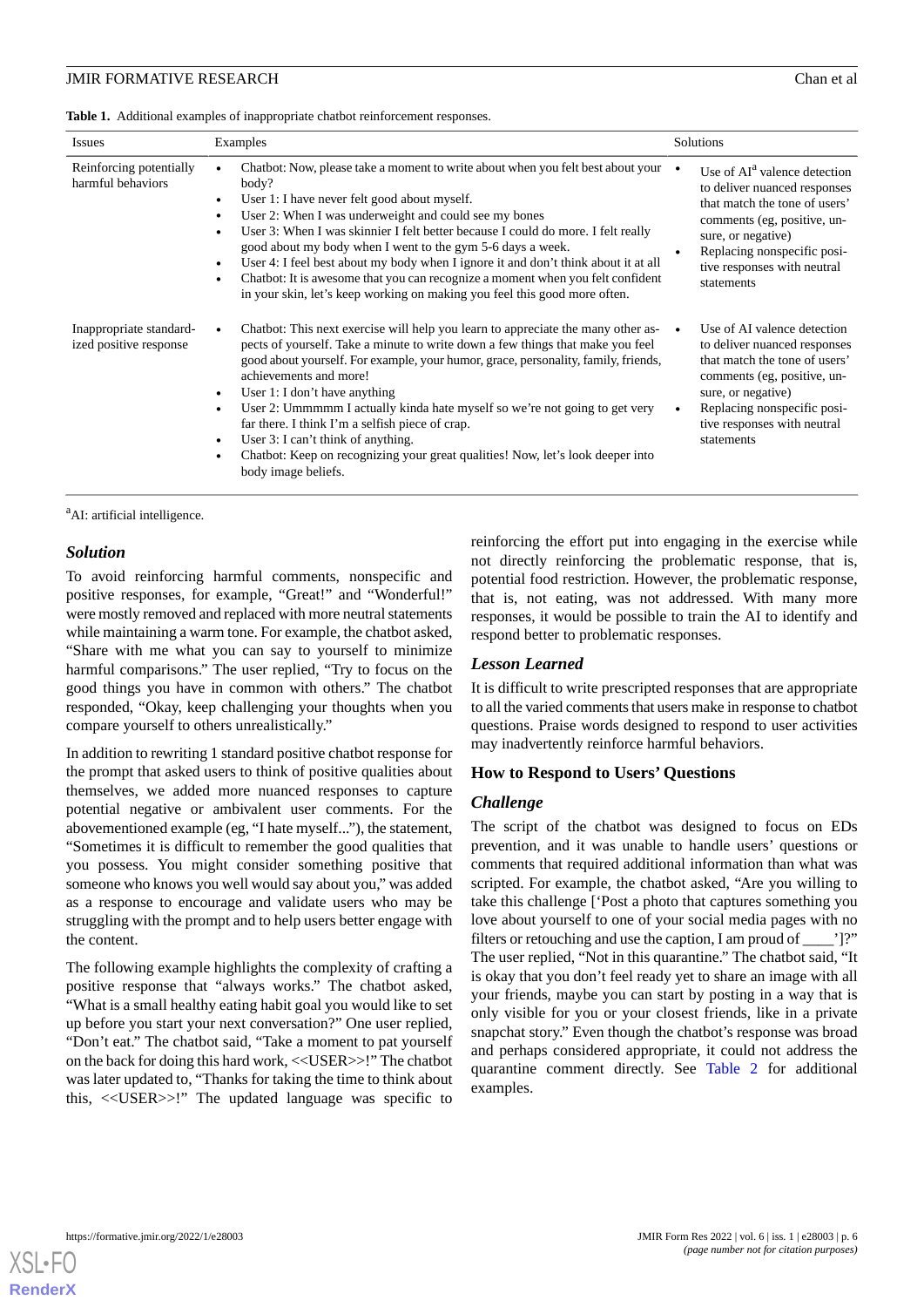<span id="page-6-0"></span>**Table 2.** Additional examples of inappropriate chatbot responses regarding users' questions.

| <b>Issues</b>                   | Examples                                                                                                                                                                                                                                                                                                                                                                                                                                                                                                        | Solutions                                                                                     |
|---------------------------------|-----------------------------------------------------------------------------------------------------------------------------------------------------------------------------------------------------------------------------------------------------------------------------------------------------------------------------------------------------------------------------------------------------------------------------------------------------------------------------------------------------------------|-----------------------------------------------------------------------------------------------|
| Ignoring users'<br>questions    | Chatbot: "Now let's think about how you can make the Four C's have a less negative, and rather<br>a more positive impact on your body image."<br>User: "How can I do that?"<br>Chatbot: "I don't yet know how to answer that, but I will do my best to learn as we continue to<br>talk. If you rephrase your response, it will help me help you."<br>Chatbot: "Now let's think about how you can make the Four C's have a less negative, and rather<br>$\bullet$<br>a more positive impact on your body image." | Redirect users back to<br>the scripted content and<br>acknowledge limita-<br>tions of chatbot |
| Unable to provide a<br>response | Chatbot: "Take your time with BP to get the most out of our conversations. I recommend that<br>you have two conversations with me a week so that you finish BP in about a month."<br>User: "Okay. So this is the program that I will check in with you about. Do I message you first?<br>٠<br>Are there reminders/checkpoints?"<br>Chatbot: "I don't have an answer to that yet. Let me think about it for a bit and we can keep<br>chatting in the meantime."                                                  | Redirect users back to<br>the scripted content and<br>acknowledge limita-<br>tions of chatbot |

#### *Solution*

New responses were drafted to redirect users to the scripted content and acknowledge that there was no good answer at the moment. Examples included, "I'll be honest, I'm not sure how to best answer that question right now. Until I do, respond to my previous message to the best of your ability." "I'm still learning so I don't have a good answer for that yet. However, I want to give you an opportunity to reply to my last message."

#### *Lesson Learned*

Rule-based chatbots have a minimal ability to be spontaneous and flexible. Users should be informed of the limitations of the chatbot and be provided realistic expectations.

#### **Comprehensibility**

#### *Challenge*

<span id="page-6-1"></span>Some users did not respond to the chatbot's open-ended prompts, contrary to the expectation that they would type their answers in the chat. The original open-ended questions began with prompts such as, "think about..." or "write down..." Some users responded to the prompt by typing out their comments as expected. However, some users responded to the prompt by

simply saying "done," "Should I type them?" or "I wrote some stuff down." As the prompts did not explicitly ask users to type their answers out in the chat, we were unable to determine if "done" or "okay" meant that the users were disengaged or, alternatively, that they did engage with the prompt but did not explicitly write their answers in the chat (as suggested by this user's comment: "I wrote some stuff down").

Another challenge is that the chatbot's responses may be misinterpreted at times. One of the prompts was "Can you think of people that you find attractive who are happy and who are not thin?" If the user replied "no," the chatbot would say "This is a common misinterpretation." We noticed that this exchange generally worked well when a user simply replied with "no." However, we observed a few comments such as these: "They are reality if you look around at our society. This is why CBT is dumb. There's no room for being a realist and certainly no room for cynicism" and "Yes but being fat is not healthy." If users responded with more than a simple "no," the response, "This is a common misinterpretation," could have been easily misunderstood by the user. Users may have thought that the chatbot was saying that the content of their comment was a common misinterpretation, which was not what we intended to communicate. See [Table 3](#page-6-1) for additional examples.

**Table 3.** Additional examples regarding comprehensibility of chatbot responses.

| <i>Issues</i>                         | Examples                                                                                                                                                                                                                                                                                                                                                                                                                                                                                                                                                                                                                                                                                                                                                                                                                 | Solutions                                           |
|---------------------------------------|--------------------------------------------------------------------------------------------------------------------------------------------------------------------------------------------------------------------------------------------------------------------------------------------------------------------------------------------------------------------------------------------------------------------------------------------------------------------------------------------------------------------------------------------------------------------------------------------------------------------------------------------------------------------------------------------------------------------------------------------------------------------------------------------------------------------------|-----------------------------------------------------|
| Insufficient in-<br>structions        | Chatbot: "Another idea: a lot of people have decided to commit themselves to 'NO FAT TALK'<br>about themselves or others. NO FAT TALK can be helpful for all of us. Do you want to commit<br>to NO FAT TALK, say for the next month?"<br>User: "What is no fat talk?"<br>$\bullet$<br>Chatbot: "I may have an answer for you in time, but the right response is not coming to me at<br>$\bullet$<br>the moment. Let's take a step back."                                                                                                                                                                                                                                                                                                                                                                                 | Rewrite prompts to be more<br>explicit and specific |
| Unable to pro-<br>vide clarifications | Chatbot: "Okay! You have probably noticed that you are full when you feel satisfied, lack in-<br>$\bullet$<br>terest in food, or feel like eating slower. Often when people are distracted or under stress, they<br>stop paying attention to their body and overeat. If you do find yourself overeating, remember<br>to pay attention to your body's signals."<br>User: "So do I eat when I'm hungry or 3 meals a day and two snacks"<br>$\bullet$<br>User: "Because those aren't the same"<br>$\bullet$<br>Chatbot: "Here is a tool to help you assess when you are hungry or full: The hunger scale. Feel<br>$\bullet$<br>free to save the image to your phone and review it later! It can serve as a good reminder about<br>how to assess your level of hunger and your need for more (or less) food during the day." | Rewrite prompts to be more<br>explicit and specific |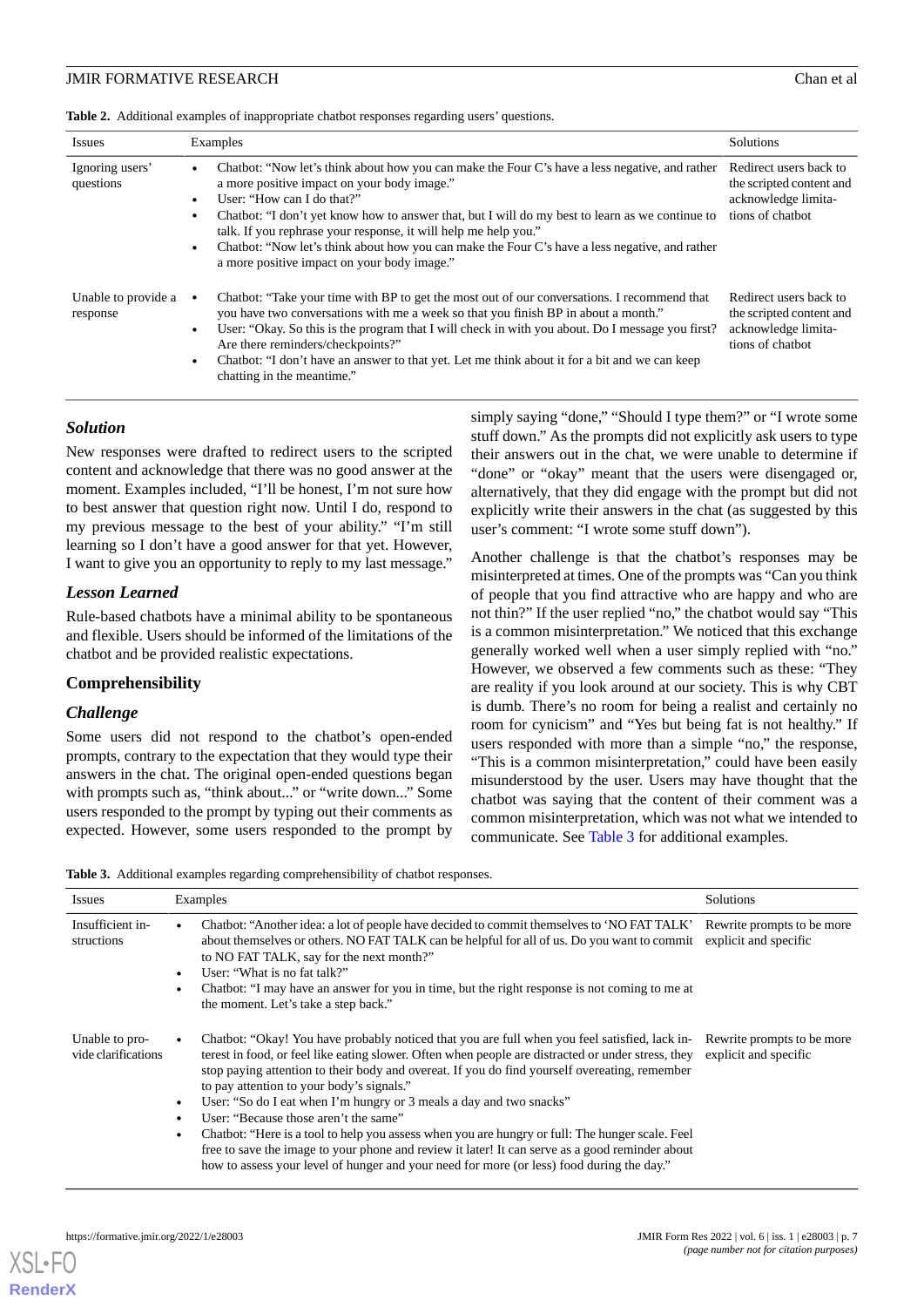#### *Solution*

To minimize the likelihood of misinterpretation, prompts were rewritten to be more specific. Prompts such as "think about..." were changed to "please share with me..." to be more explicit about asking users to type their answers in the chat. Other ambiguous responses were also rewritten to be more specific, for example, "It is a common misperception that you can't be happy and attractive without being thin."

# *Lesson Learned*

Chatbot responses could be misinterpreted. Authoring explicit and foolproof chatbot responses helps to improve comprehensibility.

#### **Context Awareness**

### *Challenge*

The chatbot sometimes misunderstood users because it took users' comments literally, without considering the context or tone. For example:

Chatbot: Think of a recent conversation where negative body talk came up. Please share with me what you could do next time to avoid it or respond differently...

User: I will let my mind move on and recognize I'm only hurting myself with these conversations.

<span id="page-7-0"></span>Chatbot: I am concerned, <<user>>. Have you had any recent thoughts about taking your life?

#### User: No.

Chatbot: That is good to hear, <<USER>>. I just want to make sure you are safe! I won't keep you if you need to run. Do you want to stop talking?

#### User: No.

The conversation continued in a loop for 10 more lines before the user said, "I broke the bot." The user then ended the conversation and did not return. The phrase "hurting myself" triggered the chatbot's crisis module from X2AI's broader system. Throughout the study, the crisis module was triggered 9 times. The chatbot failed to understand that the user was not implying self-harm and the comment was not an actual risk situation.

Another example was, "Think of a recent conversation where negative body talk came up..." The user said, "I could change the subject." The chatbot said, "Got it, we can do something different. Hi there. My main purpose right now is to support you as you work through the Body Positive program..." The user said, "No I meant that's how I would respond." What should have happened was that the chatbot should have treated this as a regular comment and moved on to the next line. However, the chatbot interpreted "change the subject" as a command to leave the conversation without knowing that the user meant changing the negative body talk conversation in response to the prompt. See [Table 4](#page-7-0) for additional examples.

**Table 4.** Additional examples regarding context awareness.

| <i>Issues</i>                                                             | Examples                                                                                                                                                                                                                                                                                                                                                                                        | Solutions                                                                              |
|---------------------------------------------------------------------------|-------------------------------------------------------------------------------------------------------------------------------------------------------------------------------------------------------------------------------------------------------------------------------------------------------------------------------------------------------------------------------------------------|----------------------------------------------------------------------------------------|
| Misunderstanding user's use<br>of swear word in the context<br>of a quote | Chatbot: Please share a little bit about someone in your life who has been known<br>to make critical comments about your body and how you might use PERC to re-<br>spond to them.<br>User: My brother likes to laugh about my tummy. Usually I'd say fk you and<br>$\bullet$<br>laugh at his tummy instead.<br>Chatbot: That's not so nice to hear. Can we continue respectfully?<br>User: Yes? | Only the essential content and<br>crisis module were active to<br>minimize disruptions |
| Did not respond to potentially<br>inappropriate response                  | Chatbot: What's one way you can reduce triggers related to clothing?<br>User: Be a nudist<br>$\bullet$<br>Chatbot: I hear you, keep thinking of ways you can reduce triggers as we continue<br>$\bullet$<br>through Body Positive, alright?                                                                                                                                                     | Only the essential content and<br>crisis module were active to<br>minimize disruptions |

### *Solution*

We disabled the chatbot's ability to recognize and respond to trigger words that are irrelevant to Body Positive in order to focus the chatbot on content delivery and minimize interruptions. For example, the chatbot was modified to ignore trigger words such as "change the subject." We decided to keep the crisis module active, as it might identify a "true crisis," but there remains the possibility that this module could be triggered in error.

# *Lesson Learned*

[XSL](http://www.w3.org/Style/XSL)•FO **[RenderX](http://www.renderx.com/)**

Ruled-based chatbots are limited in interpreting complex comments because they do not always delineate the context. Until natural language processing technology reaches maturity,

keeping only the essential content and modules helps to minimize disruptions.

### **Technical Issues**

#### *Challenge*

We encountered several technical issues, such as the chatbot being occasionally unable to verify a user's ID and incorrectly categorizing positive and negative answers, as well as issues such as conversation loops, opt-out glitches, conversation routing errors, and reminder errors (see [Table 5](#page-8-0) for examples). These technical issues often lead to user frustration and, at times, dropouts. Some of the glitches were caused unexpectedly as we made modifications to the chatbot. For example, the opt-out malfunction occurred only after we implemented a system-wide reminder to users who did not input an ID in mid-January 2020.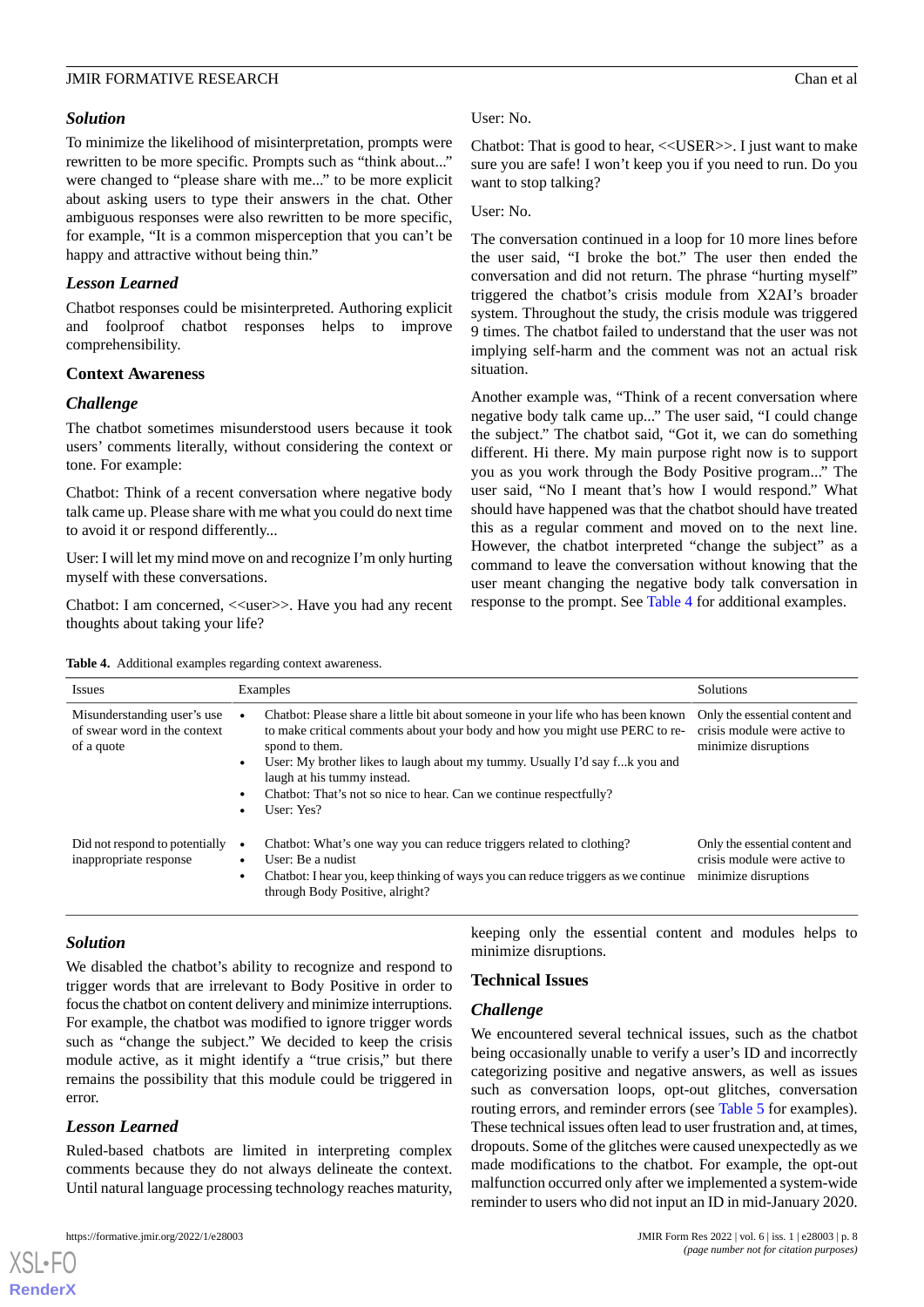### **JMIR FORMATIVE RESEARCH** Chan et al.

<span id="page-8-0"></span>

| Errors or glitches                                                                                                                                                                                 | Examples                                                                                                                                                                                                                                                                                                                                                                                                                                                                                                                                                                                                                                                                                                                                                                                                                                                                                                                                                                                                                                                                                                                                                                                                                   |
|----------------------------------------------------------------------------------------------------------------------------------------------------------------------------------------------------|----------------------------------------------------------------------------------------------------------------------------------------------------------------------------------------------------------------------------------------------------------------------------------------------------------------------------------------------------------------------------------------------------------------------------------------------------------------------------------------------------------------------------------------------------------------------------------------------------------------------------------------------------------------------------------------------------------------------------------------------------------------------------------------------------------------------------------------------------------------------------------------------------------------------------------------------------------------------------------------------------------------------------------------------------------------------------------------------------------------------------------------------------------------------------------------------------------------------------|
| Occasionally unable to verify user ID<br>Categorized positive and negative<br>comments incorrectly                                                                                                 | Chatbot: Hi, did you end up taking the eligibility survey for this study?<br>$\bullet$<br>User: Yes i did<br>$\bullet$<br>Chatbot: Okay, if you have a User ID #, please enter it so you can get started!" and "Okay, were you<br>$\bullet$<br>enrolled in this study?<br>Chatbot repeated this loop twice<br>$\bullet$<br>User finally entered ID: << USER ID>><br>$\bullet$<br>Chatbot asked "Okay, were you enrolled in this study?" 5 more times<br>$\bullet$<br>User did not return<br>Chatbot: Are you willing to take this challenge?<br>$\bullet$<br>Users: No, sorry<br>$\bullet$                                                                                                                                                                                                                                                                                                                                                                                                                                                                                                                                                                                                                                 |
|                                                                                                                                                                                                    | Chatbot mistakenly categorized the comment as a positive answer, saying: "Great! Posting about positive<br>$\bullet$<br>body image will not only bring authenticity to your post but might also be a positive reminder for the<br>people who follow you."<br>It should have been categorized as a negative response and responded with, "It is okay that you don't<br>feel ready yet to share an image with all your friends, maybe you can start by posting in a way that is<br>only visible for you or your closest friends, like in a private snapchat story."                                                                                                                                                                                                                                                                                                                                                                                                                                                                                                                                                                                                                                                          |
| Conversation loops                                                                                                                                                                                 | User: I finished the list of commands already<br>$\bullet$<br>Chatbot: I hear you, < <user>&gt;. My main purpose right now is to support you Let's go back to BP,<br/><math display="inline">\bullet</math><br/>okay?<br/>User: Bye<br/><math display="inline">\bullet</math><br/>Chatbot sent out the list of conversation commands<br/><math display="inline">\bullet</math><br/>User: I have a question<br/><math display="inline">\bullet</math><br/>Chatbot: I hear you, &lt;&lt; USER&gt;&gt;. My main purpose right now is to support you Let's go back to BP,<br/><math display="inline">\bullet</math><br/>okay?<br/>User: I have a question Tessa<br/><math display="inline">\bullet</math><br/>Chatbot sent out the list of conversation commands again<br/><math display="inline">\bullet</math><br/>User: So if I tell you something are you the only person that'll know<br/><math display="inline">\bullet</math><br/>Chatbot: I hear you, &lt;&lt; USER&gt;&gt;. My main purpose right now is to support you Let's go back to BP,<br/>okay?<br/>User: "Omg," "Fk this," "Bye"<br/>٠<br/>Chatbot: Talk to you later<br/>٠<br/>User: Hmu when u get a brain<br/><math display="inline">\bullet</math></user> |
| Opt-out glitch<br>(users were not able to stop the chatbot<br>from sending them messages. The un-<br>subscribe function was an integral part<br>of the chatbot that allowed users to opt-<br>out.) | Chatbot: Hey, have you had a chance to complete the eligibility survey for this study?<br><b>User: STOP</b><br>٠<br>Chatbot: "I'm sorry < <user>&gt;," "It sounds like our discussion is not very helpful right now. Would<br/><math display="inline">\bullet</math><br/>you like to try something else?"<br/>User: "STOP," "GO AWAY," "NO MORE MESSAGES"<br/>Chatbot; It sounds like you prefer that I no longer contact you first. Is that correct?<br/>٠<br/><b>User: Correct</b><br/>Chatbot: I understand &lt;&lt; USER&gt;&gt;. You can always reach back out if you change your mind.<br/><math display="inline">\bullet</math><br/>Chatbot: Hi there! Have you completed the eligibility survey for this study?<br/><math display="inline">\bullet</math><br/>User: Fking opt out you piece of shiy<br/><math display="inline">\bullet</math><br/>Exchange went on for 18 more lines before user dropped out<br/><math display="inline">\bullet</math></user>                                                                                                                                                                                                                                                      |
| Occasionally unable to respond to<br>users' commands                                                                                                                                               | User: BPC2 (upon recognizing BPC2, chatbot is supposed to start conversation 2)<br>$\bullet$<br>One hour later. User said, "are you there?"<br>$\bullet$<br>Chatbot: Of course! What would you like to talk about?<br>$\bullet$<br>User: BPC2<br>$\bullet$<br>Chatbot: Are you ready to start conversation 2?<br>$\bullet$<br>(Conversation continues correctly)<br>$\bullet$                                                                                                                                                                                                                                                                                                                                                                                                                                                                                                                                                                                                                                                                                                                                                                                                                                              |
| Conversation routing Error                                                                                                                                                                         | Chatbot: But in fact, these influencers are paid for promoting these products or brands.<br>٠<br>Chatbot: Sorry I got a little too confused there, is it OK if I start over this conversation?<br>$\bullet$<br>User: Yes<br>$\bullet$<br>Chatbot: Should we pause our chat for today?<br>$\bullet$<br>User: Can we talk more?<br>Chatbot: "Alright, we can continue" "What feeling would you like to focus on now?"<br>$\bullet$<br>User: BPC2<br>$\bullet$<br>Chatbot: Are you ready to start conversation 2?<br>٠<br>Same mistake happened again before user restarted the conversation                                                                                                                                                                                                                                                                                                                                                                                                                                                                                                                                                                                                                                  |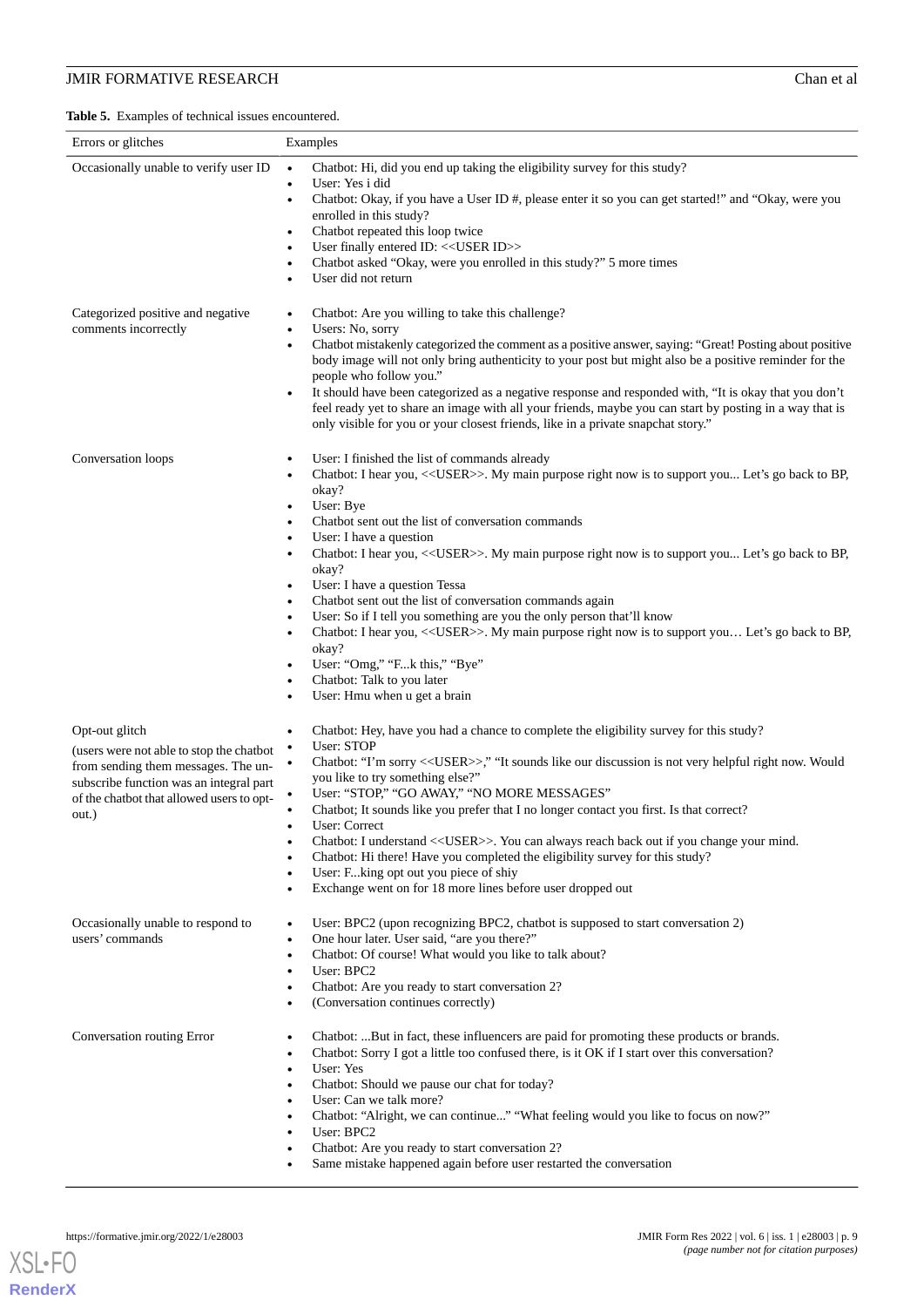| Errors or glitches | Examples                                                                                                                                                                                                                                                                                                                                                                                                                                                                                                                                                                                                |
|--------------------|---------------------------------------------------------------------------------------------------------------------------------------------------------------------------------------------------------------------------------------------------------------------------------------------------------------------------------------------------------------------------------------------------------------------------------------------------------------------------------------------------------------------------------------------------------------------------------------------------------|
| Reminder errors    | Chatbot: Hi, did you end up taking the eligibility survey for this study?<br>User: I took it awhile ago.<br>Chatbot asked, Okay, were you eligible for the study?<br>User: Yes. Why?<br>Chatbot: "I'll be honest, I'm not sure how to best answer that question right now. Until I do, respond<br>to my previous message to the best of your ability." "Okay, were you enrolled in this study?"<br>User: Yes<br>Chatbot then asked a few more questions<br>User: I'm really confused. I met the criteria and received my number.<br>User then entered "BPC2" twice and was able to start conversation 2 |

#### *Solution*

It is difficult to identify all possible technical issues in advance, and thus, identifying technical issues and bugs requires an ongoing review of chatbot transcripts. Systematic and continued review of the transcripts eventually identified most of the bugs, which were then fixed. Importantly, we prioritized addressing technical issues that repeatedly and negatively affected user experience, that is, issues that hampered users' ability to move along the program and increased user frustration and dropouts. Changes in many of these bugs required assistance from the company's engineers to address backend issues.

#### *Lessons Learned*

Bugs are to be expected and need to be monitored. Iterative changes may also generate new and unintended bugs. At times, we found that fixing certain bugs was beyond our expertise and required support from the technology partner. As such, a good working relationship between content developers and technology partners, with clear expectations of both parts, is critical. Identifying and addressing all the bugs can be expensive. We prioritized addressing bugs that negatively affected the user experience.

# *Discussion*

# **Principal Findings**

The goal of this paper was to share our lessons learned through the process of developing and refining an EDs prevention chatbot. Through transcript review, we identified several problems and limitations that are likely to be common with most rule-based mental health chatbots. We implemented various workarounds until we found no further usability issues. We did not provide quantitative data to demonstrate that making these iterative changes might improve program effectiveness because we believe that the iterative changes were important only in terms of face validity. In the absence of these data, the most compelling arguments for making the changes are that doing so might reduce the number of individuals who leave the program because of "frustration," examples of which are provided in [Table 5,](#page-8-0) as well as to avoid compromising the face validity of the chatbot to users. It can be assumed that a negative experience with digital mental health intervention in some cases can potentially demoralize, prevent, or delay help-seeking behaviors. Therefore, optimization is valuable.

# **Lessons Learned**

Chatbots may be the most effective in providing simple information and interactions. The number of possibilities—and errors—increase exponentially as conversations lengthen and increase in complexity. Until the next chatbot technology breakthrough, the challenge of using a straightforward, rule-based chatbot to address complex body image issues and EDs risk factors remains. In the hope that the development of EDs chatbots can be catalyzed, here are our lessons learned and general recommendations.

First, a regular review of chatbot transcripts is necessary to identify bugs and inappropriate conversations. We believe regular review is necessary even when the program has been *finalized*, as it is possible that technical issues or issues impacting user experience could be introduced unexpectedly after a change is made. This recommendation is consistent with Beaudry et al [\[21](#page-11-9)], who noted that significant time and costs are incurred in developing and maintaining mental health chatbots.

Second, having access to chatbot authoring tools to fix minor bugs and to make minor content changes is critical. Complex fixes can be left to platform engineers. A good working relationship with the technology provider is essential for such interdisciplinary collaborations.

Third, it is important to keep track of all changes made in the implementation, from enrollment procedures and recruitment methods to uptake, engagement, helpfulness ratings, and outcome, as well as rationale to determine how effectiveness metrics may be impacted by these various changes. Several guidelines have been published [\[46](#page-12-10)]. Data should also be collected on potential explanatory variables, such as baseline motivation.

We focused on increasing interactivity and feedback, implementing straightforward intervention approaches, and minimizing the use of longer conversations. However, in doing so, the program would not replicate the "deeper" levels of human-directed conversations that occurred in the Kass et al study [[13\]](#page-11-1). Given that conversational errors increase exponentially with more complex interactions, using our approach would be challenging to address complicated topics. Instead, if the chatbot proves effective, the next step would be to use deep learning approaches, for instance, running the chatbot in large populations using more questions and recommendations to generate exemplar data such that the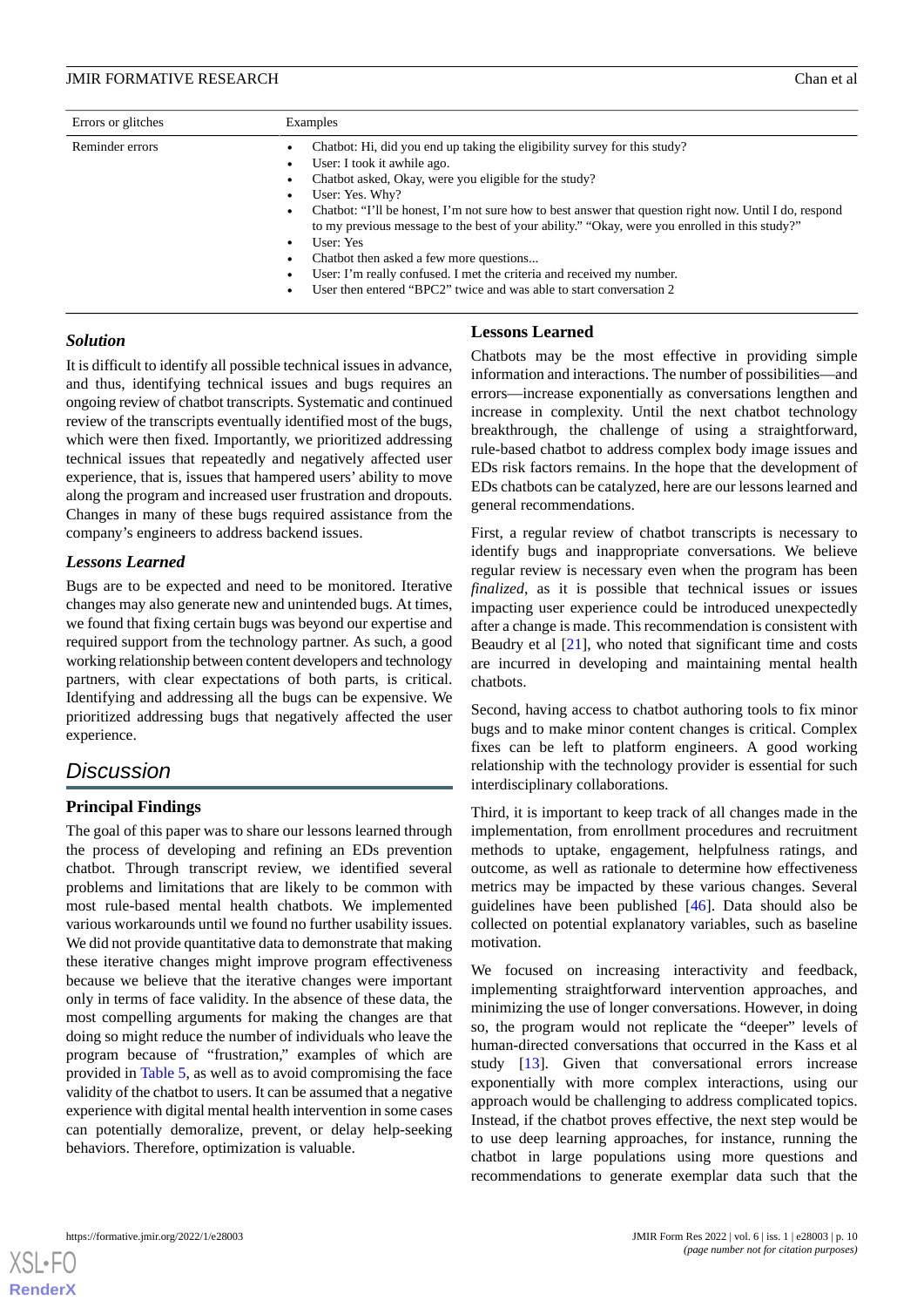information can be used to generate an artificial intelligence–driven chatbot to create a better conversation.

It is also worth noting that X2AI includes some generic monitoring functions, for example, to identify suicidal behavior and valence detection, in their system-wide chatbot platform. As such, our chatbot should be considered as a hybrid model (a rule-based chatbot with features of artificial intelligence).

#### **Limitations**

Our method has some limitations. Most notably, we do not know if the iterative changes to the chatbot are necessary from the user's perspective or if they improve the user experience. From our team's perspective, the changes were justified in terms of face validity. Future studies should investigate the impact of improving conversations on users' experiences and the

effectiveness of the program. Second, we did not determine agreement among reviewers based on the number or type of problems identified. However, as our goal was to make the chatbot responses more appropriate, we continued the process until we found no usability errors. Finally, demographic data of the entire sample were not available. Thus, it is unclear how generalizable the results are to other samples.

#### **Conclusions**

Rule-based chatbots have the potential to reach large populations at low cost in providing information and simple interactions but are limited in understanding and responding appropriately to unanticipated user responses. Workarounds can reduce *conversation errors* and minimize user frustration to preserve the face validity of the content.

#### **Acknowledgments**

The authors thank Romi Sadlik, Angie Joerin, Josh Brown, and Michiel Rauws at X2AI for providing technical support for this project.

This research project was supported by the National Eating Disorders Association through the Feeding Hope Fund (CBT); the National Institute of Mental Health through grant K08 MH120341 (EEFC); the National Institute of Mental Health through grant R01 MH115128 (CBT and DEW); the National Heart, Lung, and Blood Institute through grant T32 HL130357 (LAF); the National Institute of Mental Health through grant R01 MH123482 (NCJ); the Swedish Research Council through grant 2018-06585 (NT); and the National Health and Medical Research Council through grant APP1170937 (CBT).

#### **Authors' Contributions**

WWC, CBT, and EEFC contributed to the original drafting and design of the paper. NCJ contributed to the data analysis. All authors provided substantial contributions to the conception, design, acquisition of data, and critical drafting and revision of the paper for important intellectual content. All authors approved the final paper to be published.

#### <span id="page-10-0"></span>**Conflicts of Interest**

<span id="page-10-1"></span>None declared.

#### **References**

- <span id="page-10-2"></span>1. Diagnostic And Statistical Manual Of Mental Disorders, Fifth Edition. Washington, DC: American Psychiatric Association Publishing; 2013.
- <span id="page-10-3"></span>2. Galmiche M, Déchelotte P, Lambert G, Tavolacci M. Prevalence of eating disorders over the 2000-2018 period: a systematic literature review. Am J Clin Nutr 2019 May 01;109(5):1402-1413. [doi: [10.1093/ajcn/nqy342\]](http://dx.doi.org/10.1093/ajcn/nqy342) [Medline: [31051507](http://www.ncbi.nlm.nih.gov/entrez/query.fcgi?cmd=Retrieve&db=PubMed&list_uids=31051507&dopt=Abstract)]
- <span id="page-10-4"></span>3. Eisenberg D, Nicklett EJ, Roeder K, Kirz NE. Eating disorder symptoms among college students: prevalence, persistence, correlates, and treatment-seeking. J Am Coll Health 2011;59(8):700-707 [\[FREE Full text\]](http://europepmc.org/abstract/MED/21950250) [doi: [10.1080/07448481.2010.546461\]](http://dx.doi.org/10.1080/07448481.2010.546461) [Medline: [21950250\]](http://www.ncbi.nlm.nih.gov/entrez/query.fcgi?cmd=Retrieve&db=PubMed&list_uids=21950250&dopt=Abstract)
- 4. Fitzsimmons-Craft EE, Karam AM, Monterubio GE, Taylor CB, Wilfley DE. Screening for eating disorders on college campuses: a review of the recent literature. Curr Psychiatry Rep 2019 Sep 14;21(10):101 [[FREE Full text](http://europepmc.org/abstract/MED/31522343)] [doi: [10.1007/s11920-019-1093-1\]](http://dx.doi.org/10.1007/s11920-019-1093-1) [Medline: [31522343](http://www.ncbi.nlm.nih.gov/entrez/query.fcgi?cmd=Retrieve&db=PubMed&list_uids=31522343&dopt=Abstract)]
- <span id="page-10-7"></span><span id="page-10-5"></span>5. Sharpe H, Griffiths S, Choo T, Eisenberg ME, Mitchison D, Wall M, et al. The relative importance of dissatisfaction, overvaluation and preoccupation with weight and shape for predicting onset of disordered eating behaviors and depressive symptoms over 15 years. Int J Eat Disord 2018 Oct;51(10):1168-1175 [[FREE Full text](http://europepmc.org/abstract/MED/30194690)] [doi: [10.1002/eat.22936\]](http://dx.doi.org/10.1002/eat.22936) [Medline: [30194690](http://www.ncbi.nlm.nih.gov/entrez/query.fcgi?cmd=Retrieve&db=PubMed&list_uids=30194690&dopt=Abstract)]
- <span id="page-10-6"></span>6. McKnight Investigators. Risk factors for the onset of eating disorders in adolescent girls: results of the McKnight longitudinal risk factor study. Am J Psychiatry 2003 Feb;160(2):248-254. [doi: [10.1176/ajp.160.2.248\]](http://dx.doi.org/10.1176/ajp.160.2.248) [Medline: [12562570\]](http://www.ncbi.nlm.nih.gov/entrez/query.fcgi?cmd=Retrieve&db=PubMed&list_uids=12562570&dopt=Abstract)
- 7. Taylor C, Sinton MM. Prevention: current status and underlying theory. In: The Oxford Handbook of Eating Disorders. Oxford, UK: Oxford University Press; 2010.
- 8. Harrer M, Adam SH, Messner E, Baumeister H, Cuijpers P, Bruffaerts R, et al. Prevention of eating disorders at universities: a systematic review and meta-analysis. Int J Eat Disord 2020 Jun;53(6):813-833. [doi: [10.1002/eat.23224\]](http://dx.doi.org/10.1002/eat.23224) [Medline: [31943298](http://www.ncbi.nlm.nih.gov/entrez/query.fcgi?cmd=Retrieve&db=PubMed&list_uids=31943298&dopt=Abstract)]
- 9. Beintner I, Jacobi C, Taylor CB. Effects of an internet-based prevention programme for eating disorders in the USA and Germany--a meta-analytic review. Eur Eat Disord Rev 2012 Jan;20(1):1-8. [doi: [10.1002/erv.1130\]](http://dx.doi.org/10.1002/erv.1130) [Medline: [21796737](http://www.ncbi.nlm.nih.gov/entrez/query.fcgi?cmd=Retrieve&db=PubMed&list_uids=21796737&dopt=Abstract)]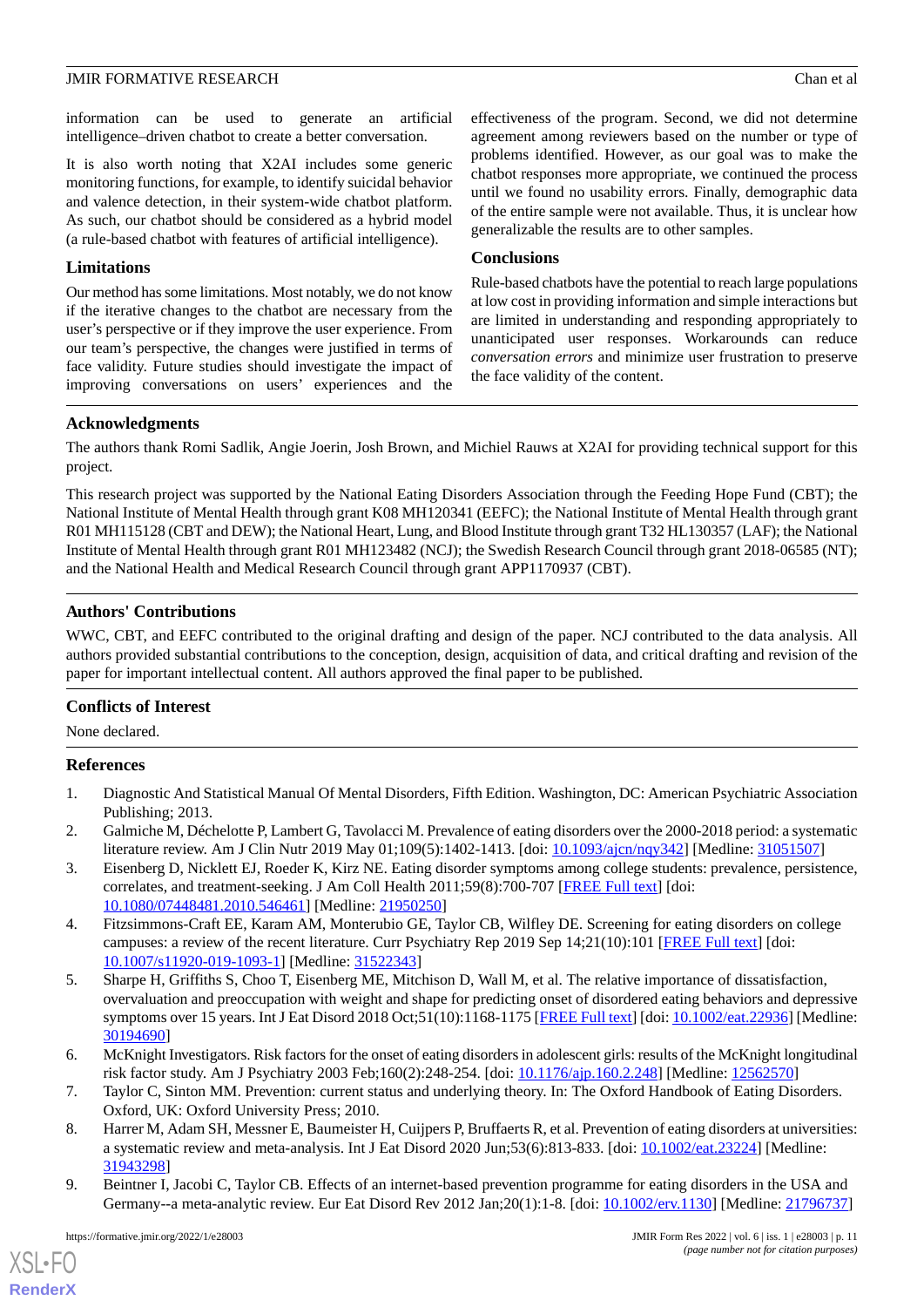- <span id="page-11-23"></span>10. Taylor CB, Bryson S, Luce KH, Cunning D, Doyle AC, Abascal LB, et al. Prevention of eating disorders in at-risk college-age women. Arch Gen Psychiatry 2006 Aug;63(8):881-888 [\[FREE Full text\]](http://europepmc.org/abstract/MED/16894064) [doi: [10.1001/archpsyc.63.8.881](http://dx.doi.org/10.1001/archpsyc.63.8.881)] [Medline: [16894064](http://www.ncbi.nlm.nih.gov/entrez/query.fcgi?cmd=Retrieve&db=PubMed&list_uids=16894064&dopt=Abstract)]
- 11. Low KG, Charanasomboon S, Lesser J, Reinhalter K, Martin R, Jones H, et al. Effectiveness of a computer-based interactive eating disorders prevention program at long-term follow-up. Eat Disord 2006;14(1):17-30. [doi: [10.1080/10640260500403816\]](http://dx.doi.org/10.1080/10640260500403816) [Medline: [16757446](http://www.ncbi.nlm.nih.gov/entrez/query.fcgi?cmd=Retrieve&db=PubMed&list_uids=16757446&dopt=Abstract)]
- <span id="page-11-1"></span><span id="page-11-0"></span>12. Jacobi C, Morris L, Beckers C, Bronisch-Holtze J, Winter J, Winzelberg AJ, et al. Maintenance of internet-based prevention: a randomized controlled trial. Int J Eat Disord 2007 Mar;40(2):114-119. [doi: [10.1002/eat.20344](http://dx.doi.org/10.1002/eat.20344)] [Medline: [17080447](http://www.ncbi.nlm.nih.gov/entrez/query.fcgi?cmd=Retrieve&db=PubMed&list_uids=17080447&dopt=Abstract)]
- <span id="page-11-2"></span>13. Kass AE, Trockel M, Safer DL, Sinton MM, Cunning D, Rizk MT, et al. Internet-based preventive intervention for reducing eating disorder risk: a randomized controlled trial comparing guided with unguided self-help. Behav Res Ther 2014 Dec;63:90-98 [\[FREE Full text\]](http://europepmc.org/abstract/MED/25461783) [doi: [10.1016/j.brat.2014.09.010\]](http://dx.doi.org/10.1016/j.brat.2014.09.010) [Medline: [25461783](http://www.ncbi.nlm.nih.gov/entrez/query.fcgi?cmd=Retrieve&db=PubMed&list_uids=25461783&dopt=Abstract)]
- <span id="page-11-3"></span>14. Vaidyam AN, Wisniewski H, Halamka JD, Kashavan MS, Torous JB. Chatbots and conversational agents in mental health: a review of the psychiatric landscape. Can J Psychiatry 2019 Jul;64(7):456-464 [\[FREE Full text\]](http://europepmc.org/abstract/MED/30897957) [doi: [10.1177/0706743719828977\]](http://dx.doi.org/10.1177/0706743719828977) [Medline: [30897957\]](http://www.ncbi.nlm.nih.gov/entrez/query.fcgi?cmd=Retrieve&db=PubMed&list_uids=30897957&dopt=Abstract)
- <span id="page-11-4"></span>15. Hussain S, Ameri SO, Ababneh N. A survey on conversational agents/chatbots classification and design techniques. In: Web, Artificial Intelligence and Network Applications. Cham: Springer; 2019.
- <span id="page-11-6"></span><span id="page-11-5"></span>16. Schmidlen T, Schwartz M, DiLoreto K, Kirchner HL, Sturm AC. Patient assessment of chatbots for the scalable delivery of genetic counseling. J Genet Couns 2019 Dec;28(6):1166-1177. [doi: [10.1002/jgc4.1169](http://dx.doi.org/10.1002/jgc4.1169)] [Medline: [31549758](http://www.ncbi.nlm.nih.gov/entrez/query.fcgi?cmd=Retrieve&db=PubMed&list_uids=31549758&dopt=Abstract)]
- <span id="page-11-7"></span>17. Pew Research Center. URL: <https://www.pewresearch.org/topic/internet-technology/> [accessed 2021-12-26]
- 18. US time spent with mobile 2019. eMarketer. 2019. URL:<https://www.emarketer.com/content/us-time-spent-with-mobile-2019> [accessed 2021-12-26]
- <span id="page-11-9"></span><span id="page-11-8"></span>19. Smartphone screen time: baby boomers and millennials. Provision Living. URL: [https://www.provisionliving.com/blog/](https://www.provisionliving.com/blog/smartphone-screen-time-baby-boomers-and-millennials/) [smartphone-screen-time-baby-boomers-and-millennials/](https://www.provisionliving.com/blog/smartphone-screen-time-baby-boomers-and-millennials/) [accessed 2021-12-26]
- 20. Kamita T, Ito T, Matsumoto A, Munakata T, Inoue T. A chatbot system for mental healthcare based on SAT counseling method. Mobile Inf Syst 2019 Mar 03;2019:1-11. [doi: [10.1155/2019/9517321\]](http://dx.doi.org/10.1155/2019/9517321)
- <span id="page-11-10"></span>21. Beaudry J, Consigli A, Clark C, Robinson KJ. Getting ready for adult healthcare: designing a chatbot to coach adolescents with special health needs through the transitions of care. J Pediatr Nurs 2019;49:85-91. [doi: [10.1016/j.pedn.2019.09.004](http://dx.doi.org/10.1016/j.pedn.2019.09.004)] [Medline: [31644960](http://www.ncbi.nlm.nih.gov/entrez/query.fcgi?cmd=Retrieve&db=PubMed&list_uids=31644960&dopt=Abstract)]
- <span id="page-11-12"></span><span id="page-11-11"></span>22. Abd-Alrazaq A, Safi Z, Alajlani M, Warren J, Househ M, Denecke K. Technical metrics used to evaluate health care chatbots: scoping review. J Med Internet Res 2020 Jun 05;22(6):e18301 [[FREE Full text\]](https://www.jmir.org/2020/6/e18301/) [doi: [10.2196/18301](http://dx.doi.org/10.2196/18301)] [Medline: [32442157](http://www.ncbi.nlm.nih.gov/entrez/query.fcgi?cmd=Retrieve&db=PubMed&list_uids=32442157&dopt=Abstract)]
- 23. Bendig E, Erb B, Schulze-Thuesing L, Baumeister H. The next generation: chatbots in clinical psychology and psychotherapy to foster mental health – a scoping review. Verhaltenstherapie 2019 Aug 20:1-13. [doi: [10.1159/000501812\]](http://dx.doi.org/10.1159/000501812)
- <span id="page-11-13"></span>24. Abdul-Kader S, Woods J. Survey on chatbot design techniques in speech conversation systems. Int J Advanced Comput Sci App 2015;6(7). [doi: [10.14569/ijacsa.2015.060712](http://dx.doi.org/10.14569/ijacsa.2015.060712)]
- <span id="page-11-14"></span>25. Rahman A, Mamun AA, Islam A. Programming challenges of chatbot: current and future prospective. In: Proceedings of the IEEE Region 10 Humanitarian Technology Conference (R10-HTC). 2017 Presented at: IEEE Region 10 Humanitarian Technology Conference (R10-HTC); Dec 21-23, 2017; Dhaka, Bangladesh. [doi: [10.1109/r10-htc.2017.8288910](http://dx.doi.org/10.1109/r10-htc.2017.8288910)]
- <span id="page-11-16"></span><span id="page-11-15"></span>26. Lokman A, Ameedeen M. Modern chatbot systems: a technical review. In: Proceedings of the Future Technologies Conference. Cham: Springer; 2018.
- <span id="page-11-17"></span>27. Yin J, Chen Z, Zhou K, Yu C. A deep learning based chatbot for campus psychological therapy. arXiv.org. URL: [https:/](https://arxiv.org/abs/1910.06707) [/arxiv.org/abs/1910.06707](https://arxiv.org/abs/1910.06707) [accessed 2021-12-26]
- 28. Towards a human-like open-domain chatbot. arXiv.org. URL:<https://arxiv.org/abs/2001.09977> [accessed 2021-12-26]
- <span id="page-11-19"></span><span id="page-11-18"></span>29. Fulmer R, Joerin A, Gentile B, Lakerink L, Rauws M. Using psychological artificial intelligence (TESS) to relieve symptoms of depression and anxiety: randomized controlled trial. JMIR Ment Health 2018 Dec 13;5(4):e64 [[FREE Full text](https://mental.jmir.org/2018/4/e64/)] [doi: [10.2196/mental.9782\]](http://dx.doi.org/10.2196/mental.9782) [Medline: [30545815](http://www.ncbi.nlm.nih.gov/entrez/query.fcgi?cmd=Retrieve&db=PubMed&list_uids=30545815&dopt=Abstract)]
- <span id="page-11-20"></span>30. Dosovitsky G, Pineda BS, Jacobson NC, Chang C, Escoredo M, Bunge EL. Artificial intelligence chatbot for depression: descriptive study of usage. JMIR Form Res 2020 Nov 13;4(11):e17065 [[FREE Full text](https://formative.jmir.org/2020/11/e17065/)] [doi: [10.2196/17065](http://dx.doi.org/10.2196/17065)] [Medline: [33185563](http://www.ncbi.nlm.nih.gov/entrez/query.fcgi?cmd=Retrieve&db=PubMed&list_uids=33185563&dopt=Abstract)]
- <span id="page-11-21"></span>31. The future of customer experience. RASA. URL:<https://rasa.com/> [accessed 2022-01-06]
- 32. Dialogflow. Google Cloud. URL: <https://cloud.google.com/dialogflow> [accessed 2022-01-06]
- <span id="page-11-22"></span>33. Abd-Alrazaq AA, Alajlani M, Alalwan AA, Bewick BM, Gardner P, Househ M. An overview of the features of chatbots in mental health: a scoping review. Int J Med Inform 2019 Dec;132:103978. [doi: [10.1016/j.ijmedinf.2019.103978\]](http://dx.doi.org/10.1016/j.ijmedinf.2019.103978) [Medline: [31622850](http://www.ncbi.nlm.nih.gov/entrez/query.fcgi?cmd=Retrieve&db=PubMed&list_uids=31622850&dopt=Abstract)]
- 34. Beilharz F, Sukunesan S, Rossell SL, Kulkarni J, Sharp G. Development of a positive body image chatbot (KIT) with young people and parents/carers: qualitative focus group study. J Med Internet Res 2021 Jun 16;23(6):e27807 [[FREE Full text\]](https://www.jmir.org/2021/6/e27807/) [doi: [10.2196/27807](http://dx.doi.org/10.2196/27807)] [Medline: [34132644\]](http://www.ncbi.nlm.nih.gov/entrez/query.fcgi?cmd=Retrieve&db=PubMed&list_uids=34132644&dopt=Abstract)
- 35. Fitzsimmons‐Craft E, Chan W, Smith A, Firebaugh M, Fowler L, Topooco N, et al. Effectiveness of a chatbot for eating disorders prevention: a randomized clinical trial. Intl J Eating Disorders 2021 Dec 28. [doi: [10.1002/eat.23662\]](http://dx.doi.org/10.1002/eat.23662)